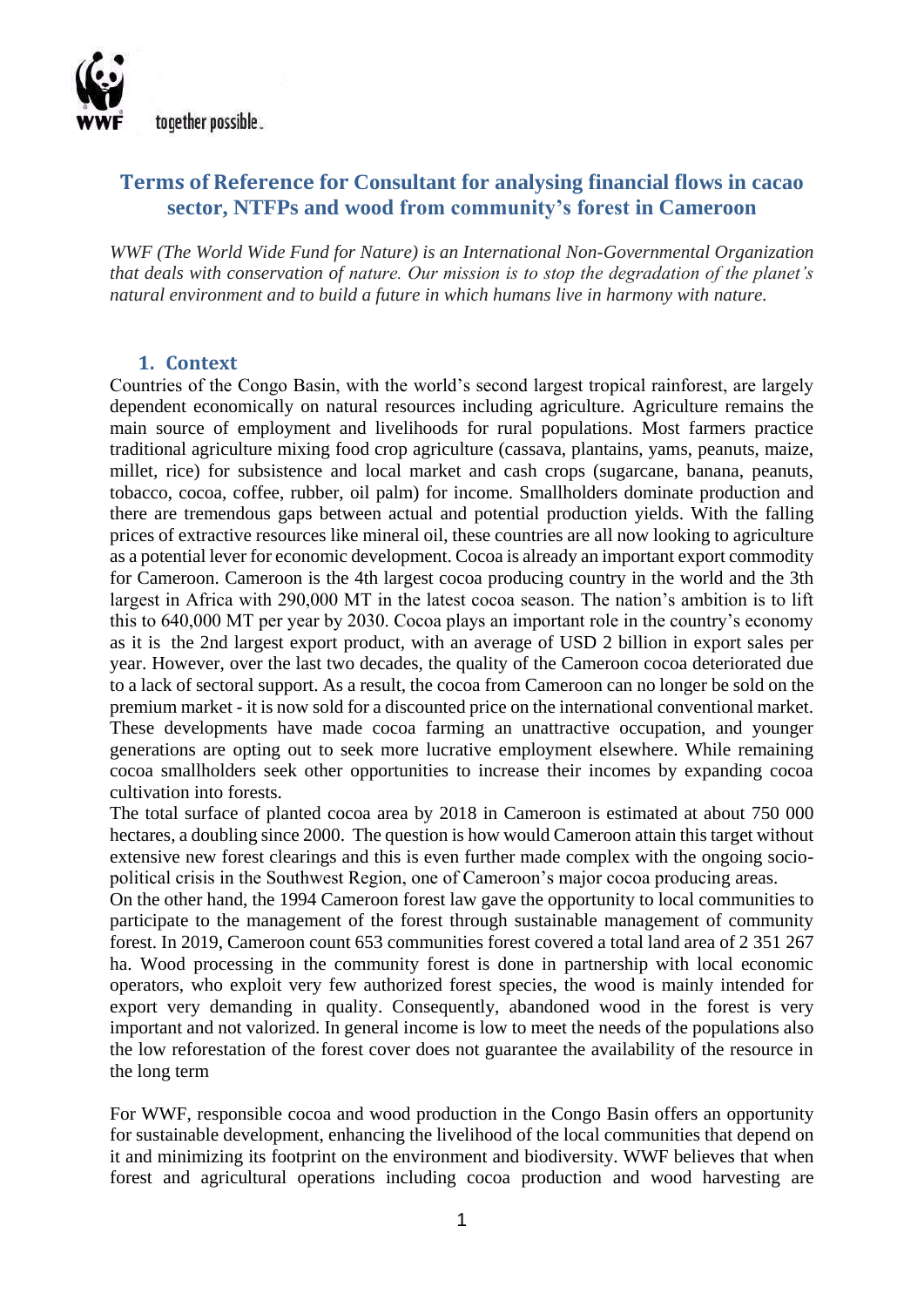sustainably managed, they can preserve and restore critical habitats, help protect watersheds, and improve soil health and water quality. Unsustainable wood harvesting and cocoa production, such as full sun practices with complete clearing of forestlands may on the contrary have serious impacts on people and the environment.

One of the emerging activities in this field is the Dutch government funded Mobilising More 4 Climate (MoMo4C) program. MoMo4C is a five-year program that aims to bring together entrepreneurs, firms, policymakers, investors and civil society organisations to make green business propositions that tackle the impacts and causes of climate change at a landscape level in developing countries, and to attract investments to implement these initiatives.

Mobilising More 4 Climate focuses on developing business propositions for climate-smart agriculture, sustainable water management, food security and ecosystem restoration solutions. These should contribute to climate-resilient development in the landscapes where they are proposed. Mobilising More 4 Climate will facilitate public-private collaboration and attract investments that will scale up such climate action projects. The overall objective of Mobilising More 4 Climate is to link entrepreneurs and companies with potential business cases for climate action to policymakers, investors and civil society organisations to further strengthen these business propositions and ensure a positive climate, environmental and social impact at a landscape level. In Cameroon, the MoMO4C program has identified cacao, community forestry and non-timber forest products (NTFPs) as the key sectors to focus on. As part of this work, WWF wants to have an overview of Financial Flows in the cacao and community forestry (wood/NTFPs) sectors in Cameroon. This will allow the program to identify the financial size of the sector, the main actors, the main funding systems in the sector and how they are interlinked. This will help to identify opportunities and further direct the focus of the program in developing pipelines of climate adaptation projects and by designing instruments that can attract public, private and/or blended finance.

#### **2. Objectives**

The overall objective of this consultancy is to obtain a better understanding of the financial flows in the cacao and community forestry (wood/NTFPs) sectors in Cameroon which will help WWF develop a strategy to influence these sectors.

The specific objectives are to:

- 1. Identify the overall financial size of the cacao and community forestry (wood/NTFPs) sectors in Cameroon, the different main current actors (suppliers, buyers) in this sector, the size of their financial role in this sector and their financial interconnections;
- 2. Identify the major current and future actors in the private and finance sectors that invest, provide loans or insurance to sourcing and supplying in the cacao and community forestry (wood/NTFPs) sectors in Cameroon.
- 3. Determine to which extend the actors in the private and finance sectors have assessed the exposure to operational and financial risks associated with ecologic impacts of climate change to the cacao and community forestry (wood/NTFPs) sectors in Cameroon.
- 4. Identify potential pressure points with the key actors and potentially successful ways to engage with these actors.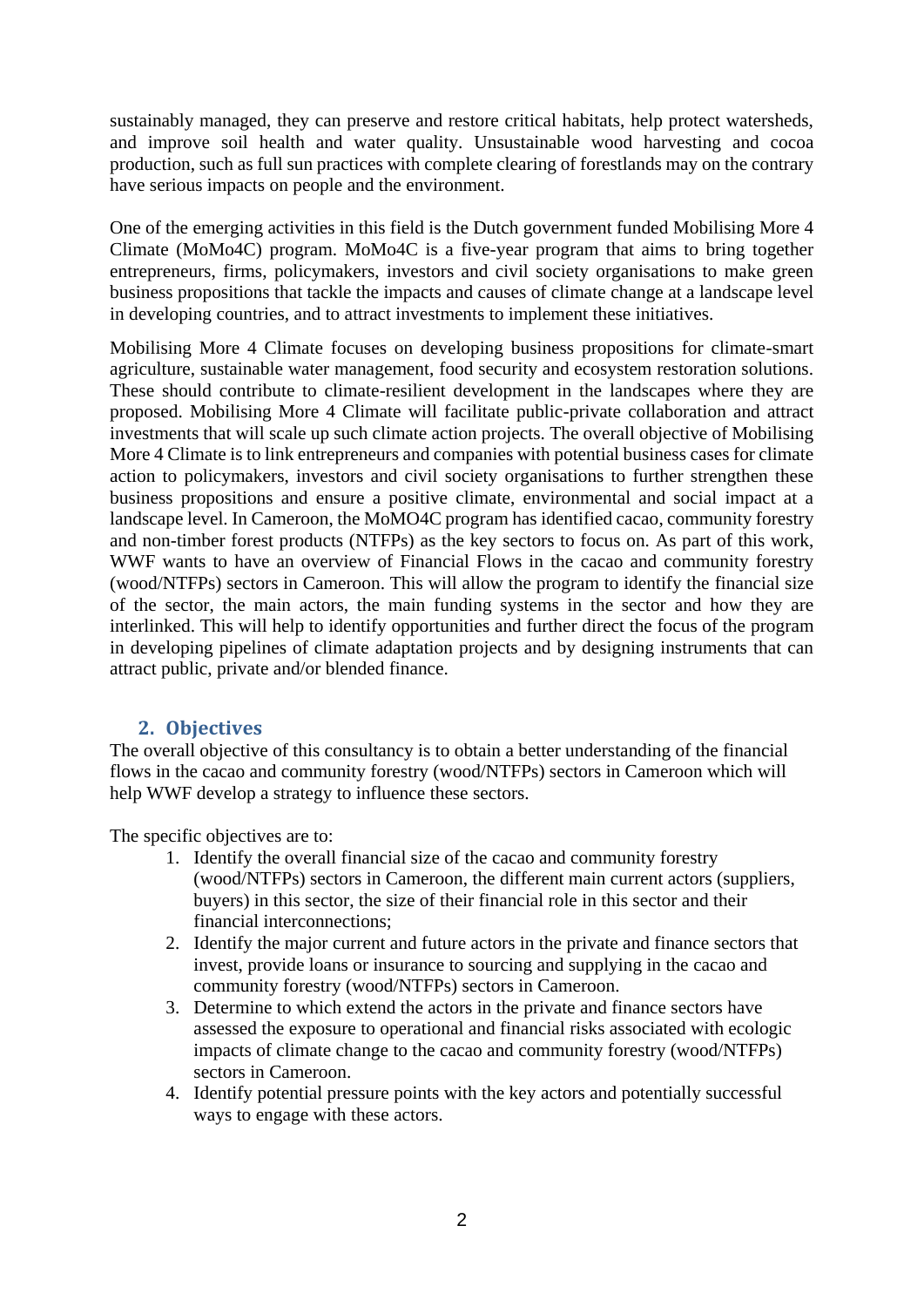# **Activities:**

- a. Revise approach and develop a detailed work plan
- b. Prepare an overview of the actors in the cacao and community forestry (wood/NTFPs) sectors in Cameroon. This overview will be presented in a short report which also includes an estimate of the accuracy (completeness) of the assessment of financial flows that can be done based on this data and advise on how to proceed with the steps c. to f. hereunder.
- c. Identify the overall financial size of the cacao and community forestry (wood/NTFPs) sectors in Cameroon and identify financial flows and their financial interconnections, focusing on the full supply chain: key companies (1st and 2nd tier suppliers) and their sourcing companies to identify approximately 75% of capital directed into the cacao and community forestry (wood/NTFPs) sectors in Cameroon. Identify the major current and future actors in the finance sector that invest, provide loans or insurance to sourcing and supplying in the cacao and community forestry (wood/NTFPs) sectors in Cameroon. By:
	- i. Gathering information through traditional financial sources and resources where available.
	- ii. Conduct interviews with local experts/informants from local producers, producer groups, industries, ministries and banks or with foreign institutions where necessary. On-site where possible, or by telephone/ZOOM.
	- iii. For each key actor quantify financial exposure to the cacao and community forestry (wood/NTFPs) sectors and to which extend the actors in the private and finance sectors have assessed the exposure to financial risks associated with ecologic impacts of climate change to the cacao and community forestry (wood/NTFPs) sectors in Cameroon.
- d. Synthesise data and compile lists of key actors.
- e. Recommendations on ways of engagement with these actors.
- f. Produce a report to document these findings.

# **3. Outputs**

- 1. Proposed detailed work plan with defined timelines and research approach according to the present terms of reference
- 2. Report with an overview of available data, which includes an estimate of the accuracy of the assessment that can be done, based on this data. In other words; with what percentage of confidence can we indicate the 75% financial flows in the relevant sectors based on available data? Based on this estimate, the core team will decide to go ahead with steps c. to f. defined under the Activities section
- 3. One technical report with:
	- a. Identified financial flows, quantified if/when possible, related to key actors.
	- b. Identified key players from the private and finance sectors responsible for these financial flows (75% of capital directed to cacao and community forestry (wood/NTFPs) sectors) at present or in the future.
	- c. Profile of the leading public and private financial institutions and private sector actors identified, including:
		- Environmental and social criteria considered in their capital allocation, lending, and business decision making, going beyond project funding.
		- Main opportunities to bring them to sustainable finance.
		- Main barriers to their engagement with sustainable finance.